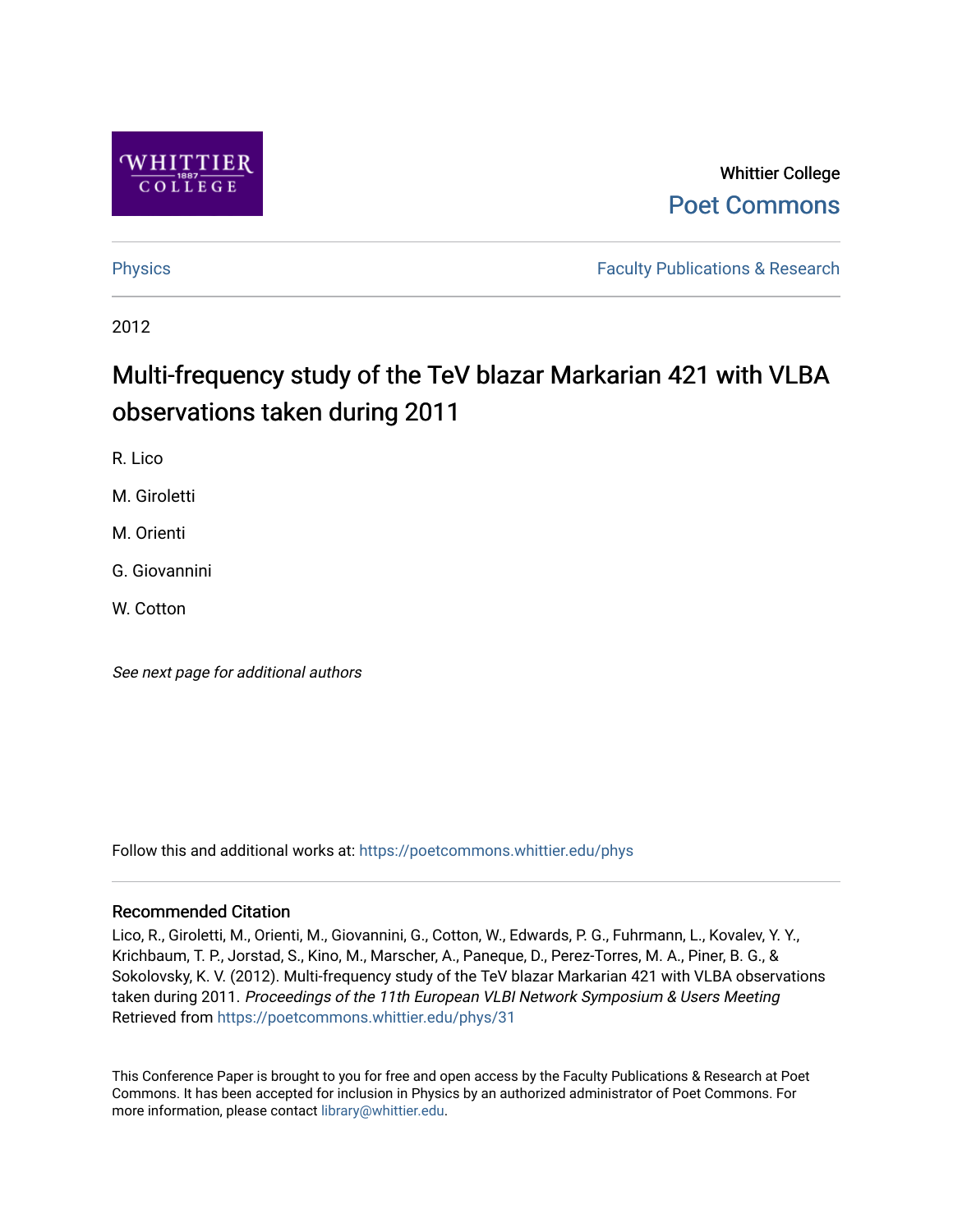### Authors

R. Lico, M. Giroletti, M. Orienti, G. Giovannini, W. Cotton, P. G. Edwards, L. Fuhrmann, Y. Y. Kovalev, T. P. Krichbaum, S. Jorstad, M. Kino, A. Marscher, D. Paneque, M. A. Perez-Torres, B. G. Piner, and K. V. Sokolovsky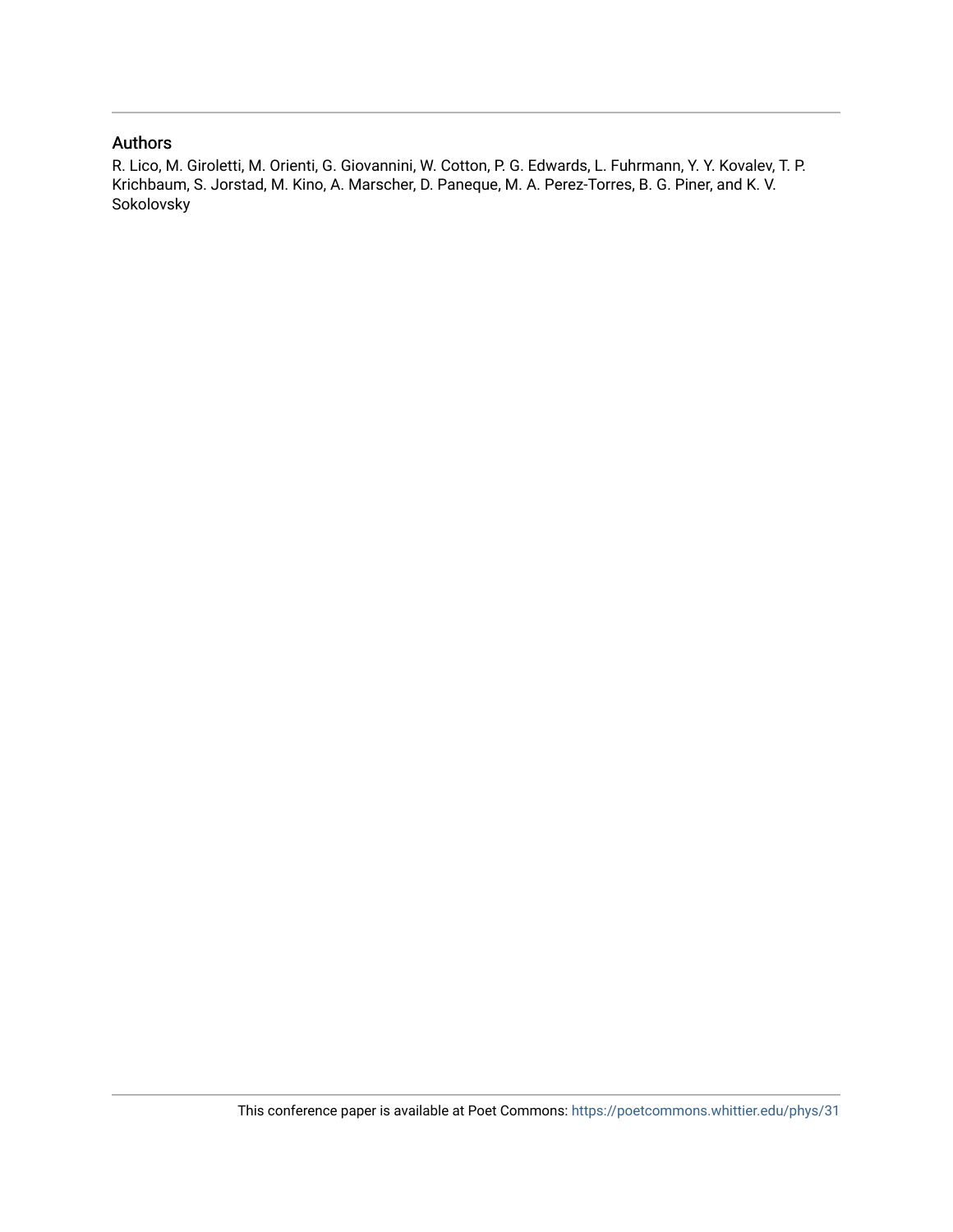

# **Multi-frequency study of the TeV blazar Markarian 421 with VLBA observations taken during 2011**

**R.Lico***∗,*1*,*<sup>2</sup> **, M.Giroletti**<sup>1</sup> **, M.Orienti**1*,*<sup>2</sup> **, G.Giovannini**1*,*<sup>2</sup> **, W.Cotton**<sup>3</sup> **, P.G.Edwards**<sup>4</sup> **, L.Fuhrmann**<sup>5</sup> **, Y.Y.Kovalev**6*,*<sup>5</sup> **, T.P.Krichbaum**<sup>5</sup> **, S.Jorstad**8*,*<sup>9</sup> **, M.Kino**10**, A.Marscher**<sup>8</sup> **, D.Paneque**11**, M.A.Perez-Torres**12**, B.G.Piner**13**, K.V.Sokolovsky**6*,*<sup>7</sup> **.**

We present data obtained with the Very Long Baseline Array (VLBA) at twelve epochs (one observation per month from January to December 2011) at 15 and 24 GHz for the nearby TeV blazar Markarian 421 ( $z=0.031$ ). We investigate the inner jet structure on parsec scales through the study of model-fit components for each epoch. The structure of Mrk 421 is dominated by a compact (FWHM about 0.13 mas) and bright component, with a one sided jet detected out to about 10 mas. We identified 5-6 components in the jet which are consistent with being stationary during the 12-month period studied here. Significant flux density variations have been detected for the core component. From our results, we estimate a viewing angle  $2^\circ < \theta < 5^\circ$  and a different jet velocity for the radio and the high-energy emission regions, such that the respective Doppler factors are  $\delta_r \sim 3$  and  $\delta_{he} \sim 14$ .

*11th European VLBI Network Symposium & Users Meeting 9-12 October 2012 Bordeaux (France)*

#### *∗*Speaker.

<sup>1</sup> *INAF - Istituto di Radioastronomia, Bologna.*

<sup>2</sup>*Dipartimento di Astronomia, Università di Bologna.*

<sup>3</sup>*National Radio Astronomy Observatory, Charlottesville, USA.*

<sup>4</sup>*CSIRO Australia Telescope National Facility, Australia.*

<sup>5</sup>*Max-Planck-Institut für Radioastronomie, Germany.*

<sup>6</sup>*Astro Space Center of Lebedev Physical Institute, Russia.*

<sup>7</sup>*Sternberg Astronomical Institute, Moscow State University, Moscow, Russia.*

<sup>8</sup> *Institute for Astrophysical Research, Boston University, USA.*

<sup>9</sup>*Astronomical Institute, St. Petersburg State University, Russia.*

<sup>10</sup>*National Astronomical Observatory of Japan, Tokyo, Japan.*

<sup>11</sup>*Max-Planck-Institut für Physik, Germany.*

<sup>12</sup>*Instituto de Astrofísica de Andalucia, IAA-CSIC, Spain.*

<sup>13</sup>*Department of Physics and Astronomy, Whittier College, USA.*

*E-mail:* [rlico@ira.inaf.it](mailto:rlico@ira.inaf.it)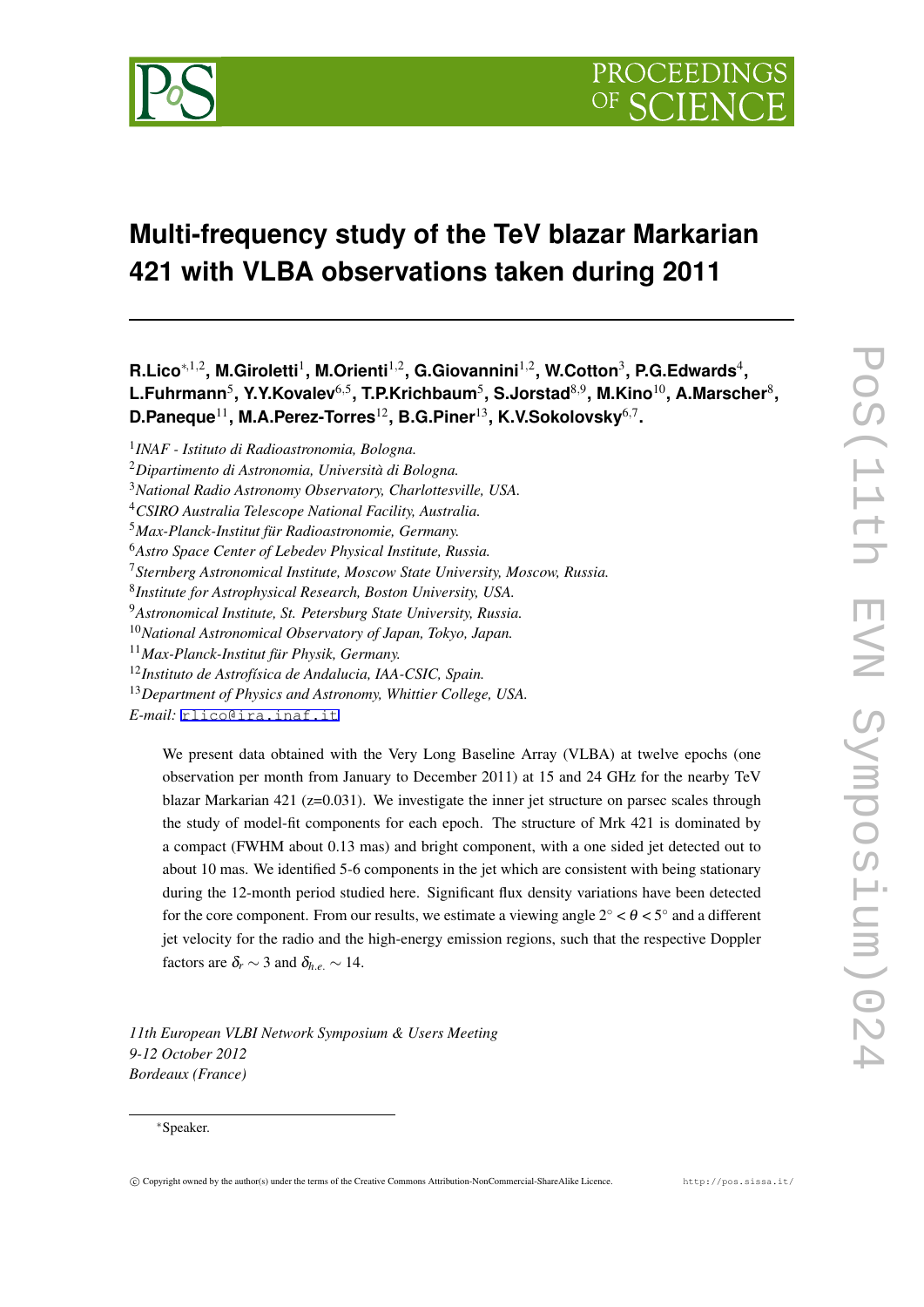### 1. Introduction

Markarian 421 (R.A.=11*<sup>h</sup>* 04*<sup>m</sup>* 27*.*313943*<sup>s</sup>* , Dec.=+38*◦* 12' 31.79906", J2000) is one of the nearest  $(z = 0.031)$  and brightest BL Lac objects in the sky. It was the first extragalactic source detected at TeV energies by the Cherenkov telescope at Whipple Observatory [16]. The spectral energy distribution (SED) of this object, dominated by non-thermal emission, has two smooth broad components: one at lower energies (synchrotron emission), from radio band to the soft Xray domain, and another at higher energies peaking at γ-ray energies (probably due to the inverse Compton scattering) [1].

At radio frequencies, Mrk 421 clearly shows a one-sided jet structure aligned at a small angle with respect to the line of sight [8]. In this work, we present new VLBA observations to study in detail the inner jet structure on parsec scales. We are able to investigate the evolution of shocks that arise in the jet, by means of the model-fitting technique. In earlier works [15, 14], the jet components show only subluminal apparent motion, which seems to be a common characteristic of TeV blazars. Thanks to accurate VLBA measurements of changes on parsec scales, we can find valid constraints on the geometry and kinematics of the jet. For this study we used the following conventions for cosmological parameters:  $H_0 = 70$  km sec<sup>-1</sup> Mpc<sup>-1</sup>,  $\Omega_M = 0.25$  and  $\Omega_{\Lambda} = 0.75$ , in a flat Universe.

#### 2. Observations

We observed Mrk 421 throughout 2011 with the VLBA. The source was observed once per month, for a total of 12 epochs, at three frequencies: 15, 24, and 43 GHz. Here, we present the complete analysis of the whole 15 and 24 GHz datasets. We also observed, at regular intervals, three other sources (J0854+2006, J1310+3220, and J0927+3902) used as fringe finders and calibrators for the band pass, the instrumental (feed) polarization, and the electric-vector position angle. For more detail see [9]. The analysis of the 43 GHz and the polarization data will be the subject of two dedicated forthcoming publications (Blasi et al. in prep., Lico et al. in prep.).

#### 3. Results

#### 3.1 Images

A sample of two of all the images produced for each observation are shown in Fig. [1](#page-4-0), at 15 and 24 GHz respectively. All the 12 images at each frequency show a similar structure, consisting of a well-defined and well-collimated one-sided jet structure emerging from a compact nuclear region (core-dominated source). This is the typical structure of a BL Lac object [6]. The jet extends for roughly 4.5 mas  $(2.67 \text{ pc})^1$ , with a position angle (PA) of  $\sim -35^\circ$  (measured from North through East). This morphology agrees with the results of other studies of similar angular resolution [10].

#### 3.2 Model-fits and apparent speeds

For each epoch, we used the model-fitting routine in DIFMAP to fit the visibility data of the source in the  $(u, v)$ -plane with either elliptical or circular Gaussian components. In this way,

<sup>&</sup>lt;sup>1</sup>1 mas corresponds to 0.59 pc.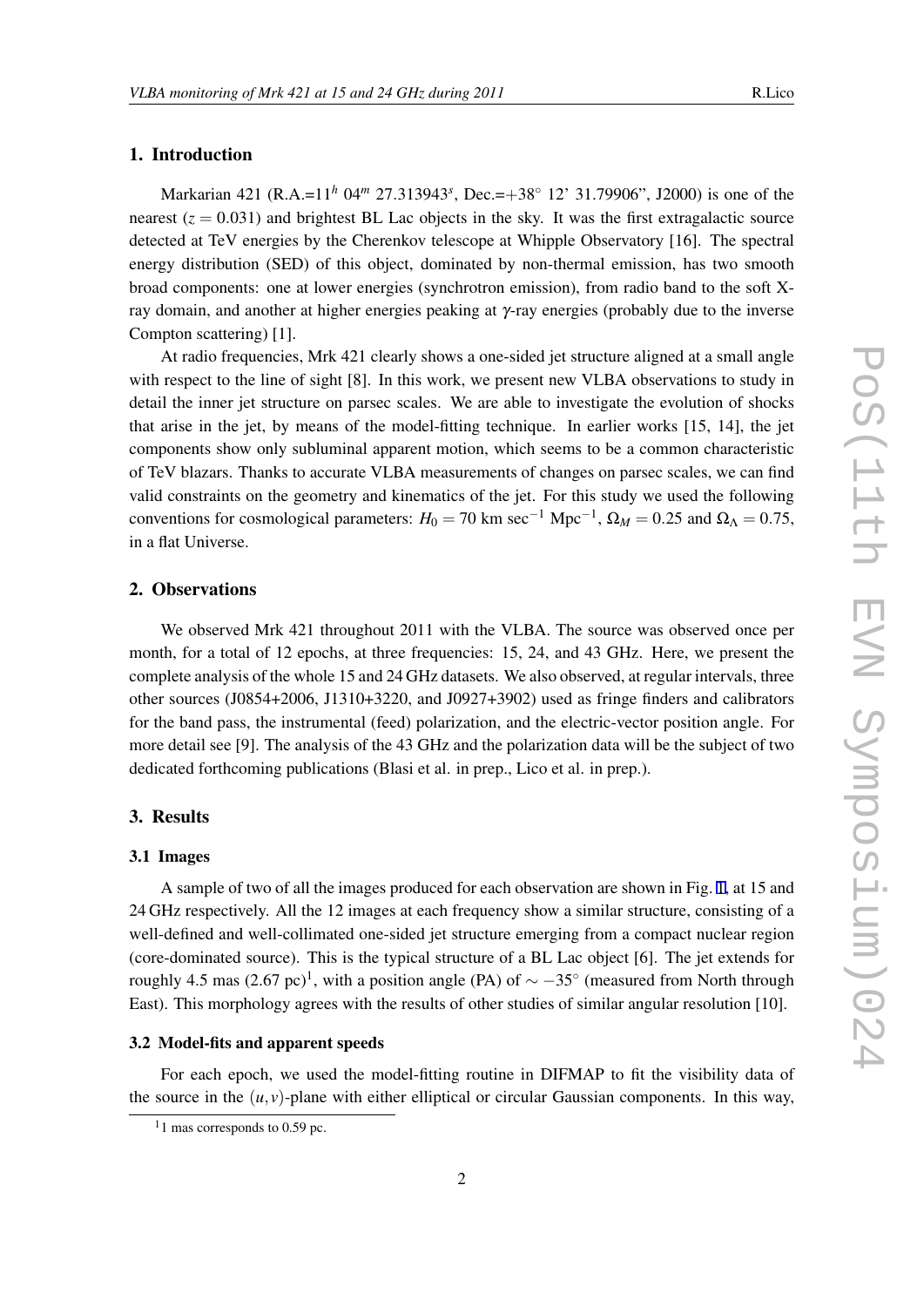<span id="page-4-0"></span>

Figure 1: Images of Mrk 421 with model-fit components for the first epoch at 15 GHz (left panel) and at 24 GHz (right panel). Levels are drawn at (*−*1*,*1*,*2*,*4*...*)*×* the lowest contour, that is at 1.0 mJy/beam for both images, in steps of 2. The restoring beam is shown in the bottom left corner; its size is  $1.05 \times 0.65$  mas at 15 GHz and 0.79 *×* 0.47 mas at 24 GHz.

we were able to investigate in detail the inner jet structure and its evolution. For all epochs at 15 GHz, a good fit was obtained with five Gaussian components, while at 24 GHz we needed six components. At both frequencies, we identified the core with the brightest, innermost, and most compact feature. We label the other components C1, C2, C3, and C4, starting from the outermost (C1) to the innermost (C4). The higher angular resolution achieved at 24 GHz resolves the second innermost 15 GHz component (C4 located at *∼*0.45 mas from the core) into two features (C4b at *∼*0.3 mas and C4a *∼*0.7 mas from the core) (see Fig. 1).

Thanks to the extremely fine time-sampling, we identify the same component in each epoch. Overall, the components extend out to a region of about 5 mas. In this way, with a limited number of components, it was possible to analyze the proper motions and flux density levels at various times. In Fig. [2](#page-5-0), we can clearly see that the data occupy well-defined regions in the radius vs. time plot, and that this behavior helps us to identify the individual components across epochs. From this plot we infer a small or no displacement for the jet components, and to verify and quantify this statement, we determined the speeds of each component by means of linear fits to the separation of the individual features from the core at different epochs. We found low values for the apparent speeds, in agreement with previous studies [e.g. 13]. The two innermost components (C4a and C4b) are essentially stationary, with an upper limit to their separation velocity of *∼* 0*.*1c. In addition C2 and C3 are consistent with being stationary, while the outermost component C1 has a low-significance (1.5σ) subluminal motion*∼* 0*.*3c.

#### 3.3 Flux density variability and light curves

Using the results of the model-fit technique, we analyzed the temporal evolution of the flux density for each component of the source. The brightest component represents the core; at 15 GHz, it has a mean value of around 350 mJy, which decreases along the jet until values of about 10 mJy. By comparing the flux density of each component at the various epochs, it emerges that there are no significant variations in the flux densities of the C1-C4 components. The flux density of each component remains roughly constant at various times within the uncertainties calculated; in any case, there is no indication of flaring activity.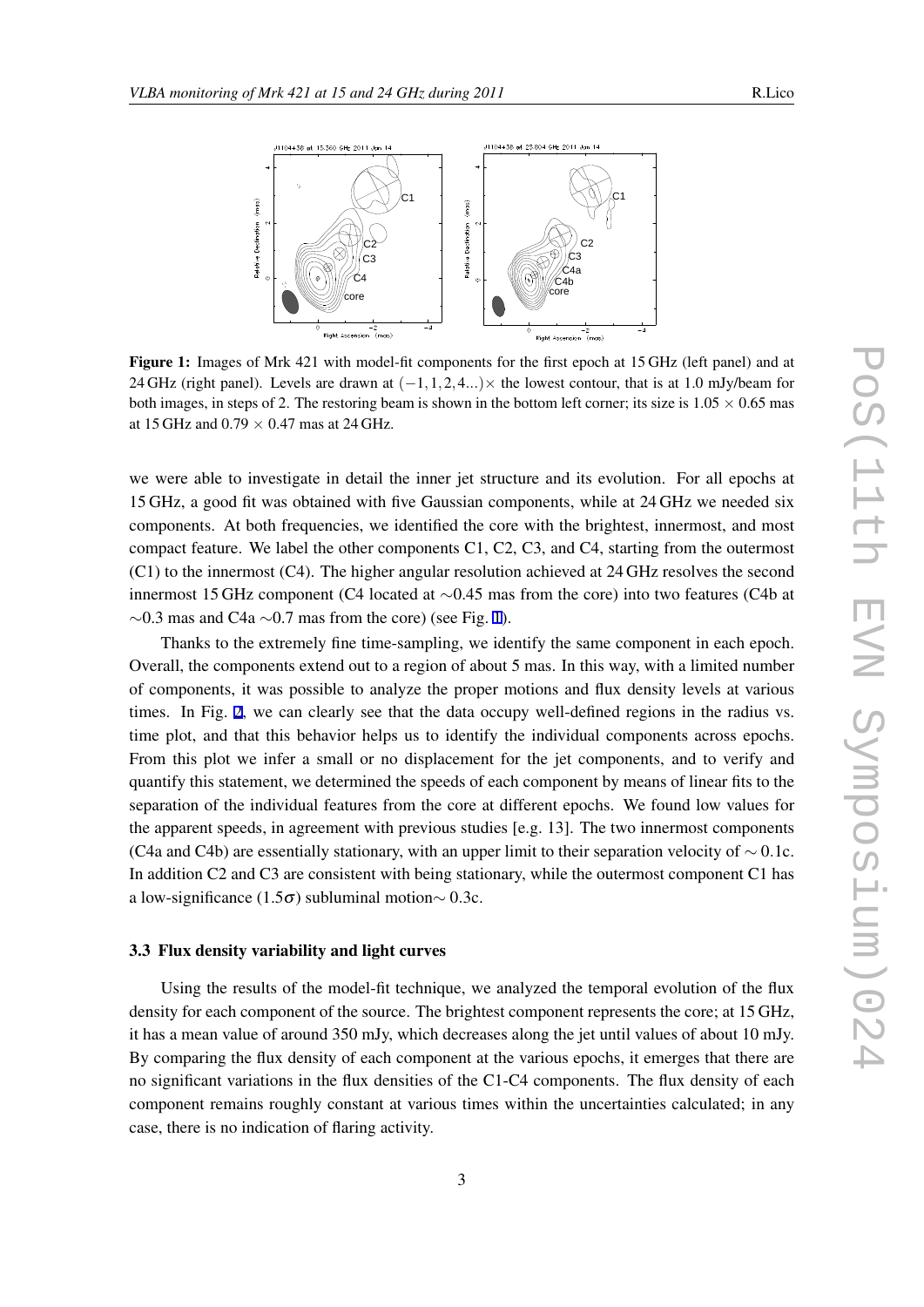<span id="page-5-0"></span>

Figure 2: Results of model-fit analysis. Circles and triangles refer, respectively, to positions of the Gaussian components at 15 and 24 GHz.

In Fig. [3](#page-6-0), we show the light curves for Mrk 421 during 2011 at 15 GHz, considering the total flux density (squares), the core flux density (diamonds) and the extended emission (triangles). The light curve reveals an interesting feature: in the second part of the year (starting at MJD *∼*55700), we clearly note a decrease in the total flux density. We can clearly see that the light curves for the core and the total flux density have the same trend, then we can argue that the core is the component responsible for the decrease. The extended region does not display any significant variations. From these considerations we can classify Mrk 421 as a core-dominated source. To further exclude calibration effects, we performed the same analysis on the three calibrators. In Fig. [3,](#page-6-0) we present the light curve for the total flux density of the calibrator J1310+3220 (diamonds) in comparison with that of Mrk 421 (squares), at 15 GHz. To make a clearer comparison, all values have been normalized with the mean value of the flux density. We clearly see that the trend of the light curves for the two sources is very different. We can assert that the flux density decrease observed for the core of Mrk 421 is a real feature. Error bars were calculated by considering a calibration error of about 10% of the flux density and a statistical error equal to three times the map rms noise.

#### 3.4 Jet/counter-jet ratio

We estimated the ranges of viewing angles  $\theta$  and of  $\beta$  from the jet/counter-jet brightness ratio. Assuming that the source has two symmetrical jets of the same intrinsic power, we used the equation

$$
\frac{B_J}{B_{cJ}} = R = \left(\frac{1+\beta\cos\theta}{1-\beta\cos\theta}\right)^{2-\alpha},
$$

where  $B_J$  and  $B_{cJ}$  are, respectively, the jet and counter-jet brightnesses and  $\alpha$  represents the spectral index; we adopted the  $(2-\alpha)$  exponent, since the jet is smooth and does not contain well-defined compact *blobs*. For the jet brightness, we used  $B_J \sim 28.4$  mJy/beam, measured at 24 GHz, in the image resulting from the stacking of all the 12 epoch images, in the jet region located at *∼* 1 mas from the core. For the counter-jet, which is not visible, we used an upper limit provided by the  $3\sigma$ rms noise level measured in the image, which resulted in  $B<sub>cJ</sub> = 0.11$  mJy/beam; this consequently yields a lower limit to both *R* and  $\beta$  cos  $\theta$ . With a value of  $\alpha = -0.4$ , in agreement with our spectral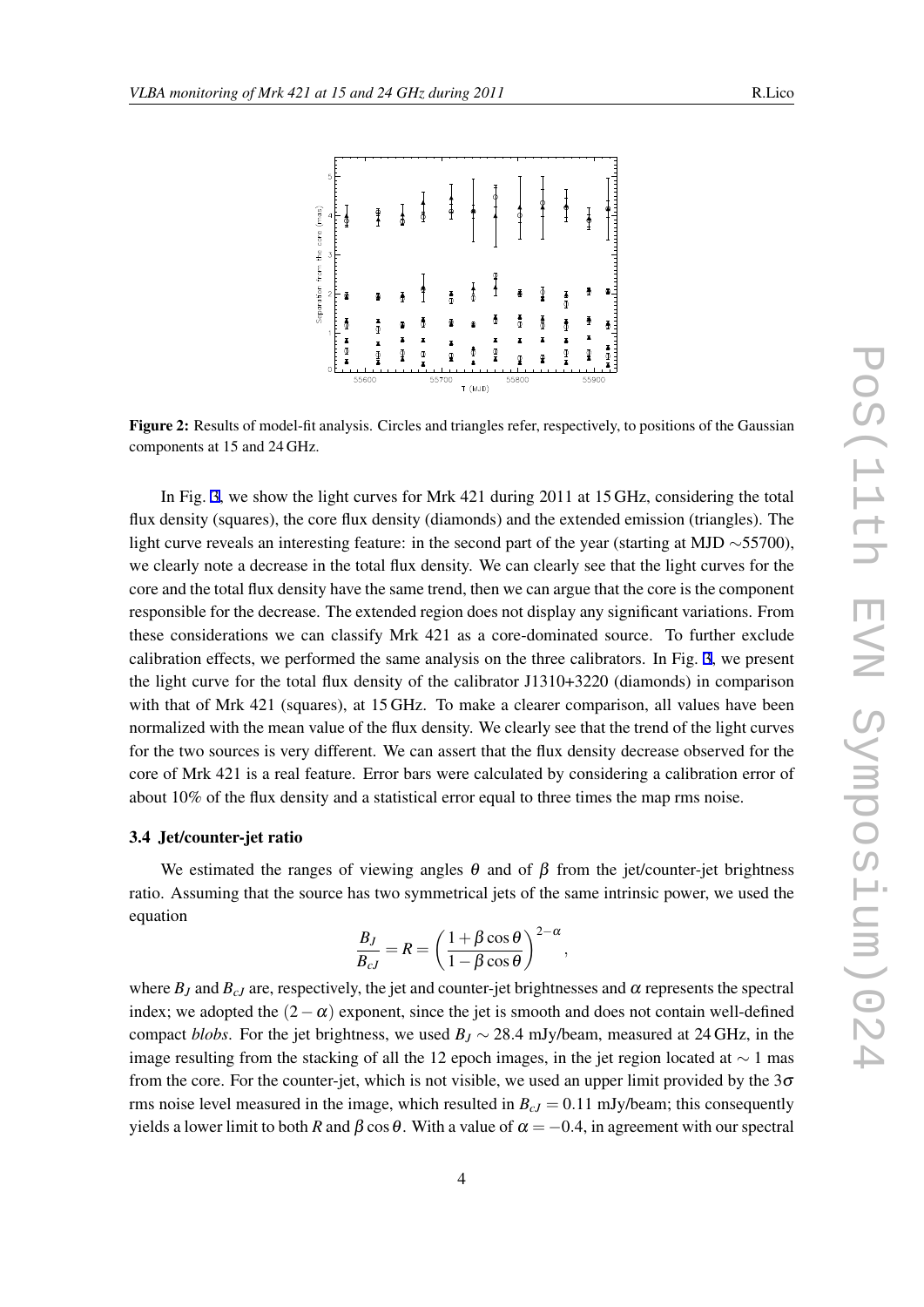<span id="page-6-0"></span>

Figure 3: Left panel: light curves for Mrk421 at 15 GHz (total flux density (squares), core flux density (diamonds) and extended emission (triangles)). Right panel: light curves of the total flux density (normalized with the mean value) 15 GHz for Mrk 421 (squares) and the calibrator J1310+3220 (diamonds).

index images, we obtained  $R > 254.8$  and then  $\beta \cos \theta > 0.82$ . Therefore, the minimum allowed jet bulk velocity is  $\beta_{\min} = 0.82$  (corresponding to a bulk Lorentz factor  $\gamma > 1.74$ ) and the maximum viewing angle is  $\theta_{\text{max}} = 35.0^{\circ}$ .

#### 4. Discussion and conclusions

From the modeling of the SED and the study of the variability in different wavebands, generally for blazars we expect large values for the Doppler factor<sup>2</sup>; in the case of Mrk421, Gaidos et al. Gaidos et al. [3] estimated  $\delta > 9$ , from the observed TeV variability time of about 30 min and Abdo et al. Abdo et al. [1] required a Doppler factor between 20 and 50 to reproduce the broadband SED. Surprisingly, several works [e.g. 7, 11] have reported subluminal motions, sometimes consistent with the component being stationary.

Taken together, the lack of superluminal features, the low core dominance, and the weak variability suggest a scenario in which no strong beaming is required in the radio jet. This is not uncommon in TeV blazars [12], but unprecedentedly firm observational support for it has been provided by our intensive campaign. Low values of the Doppler factor, e.g.  $\delta \sim 3$ , can reproduce the observational radio properties, including the jet brightness asymmetry.

In this scenario, it is important to understand if Doppler factors for the radio region  $(\delta_r)$  and for the high energy region ( $\delta_{h,e}$ ) have the same value or not. In the case of  $\delta_r = \delta_{h,e}$ , combining the high value for the Doppler factor, implied by high energy observations, with stationary components implied from radio observations, we obtain unrealistic narrow viewing angles: in the case of component C4b, the upper limit to the observed motion implies a viewing angle *<* 1*.*3 *◦* to reproduce the observed jet/counter-jet ratio (and even smaller to agree with the high energy limits). If the jets' distribution is isotropic on the sky, the real number of misaligned sources (parent population) is incompatible with these very small values of  $\theta$ . On the other hand, since larger values of the viewing angle capable of reproducing the observed lack of proper motion are incompatible with the jet/counter-jet ratio, we argue that the pattern velocity cannot be representative of the bulk flow velocity; then, the low apparent speeds found imply that the proper motion of Mrk421 does not provide any information about the jet bulk velocity. We expect that the viewing angle has a value between 2*◦* and 5*◦* , which is consistent with the statistical counts of low-power radio sources and

<sup>&</sup>lt;sup>2</sup>The Doppler factor  $\delta$  is calculated by the following:  $\delta = \frac{1}{\gamma(1-\beta\cos\theta)}$